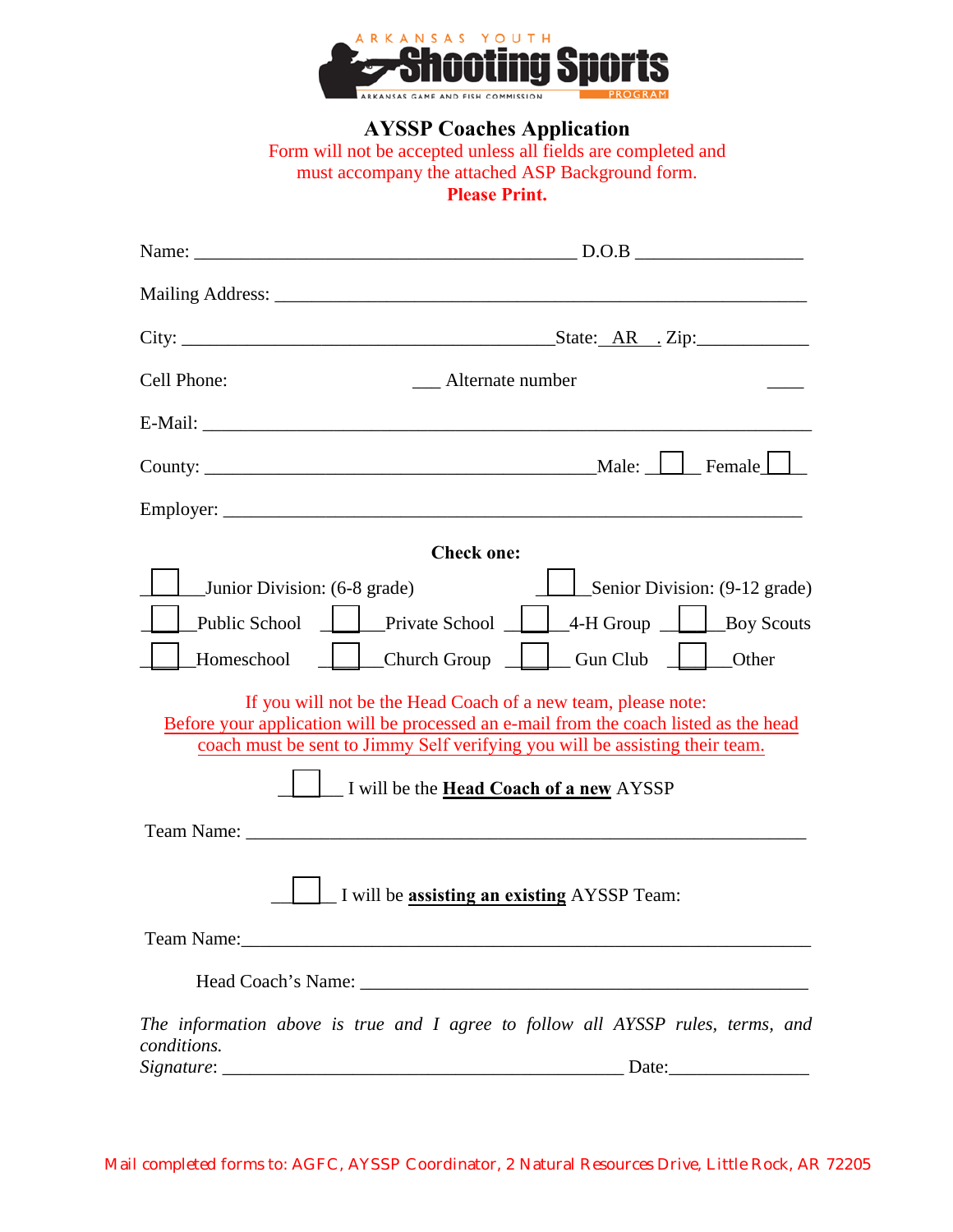

# Arkansas Game and Fish Commission

## CONSENT TO RELEASE INFORMATION

To Whom It May Concern:

 I understand that the Arkansas Game and Fish Commission requires a criminal and child maltreatment history check from the Arkansas State Police and the Arkansas Department of Human Services. This consent is executed with full knowledge and understanding that the information is for official use of the Arkansas Game and Fish Commission in connection with its determination of my suitability to participate as a volunteer in its programs.

 I consent to any authorized representative of the Arkansas Game and Fish Commission to obtain any information pertaining to my law enforcement records (including, but not limited to, any record of charge, prosecution, or conviction for civil or criminal offense, and any matter relating to child maltreatment, whether civil, criminal, or administrative). I direct each agency to which this form is presented to release any results upon request of the authorized representative as described above.

 Copies of this consent that show my signature are valid as the original signed by me. This consent is valid until the termination of my application process or my affiliation with the Arkansas Game and Fish Commission, whichever is later.

Signature (sign in ink)

Full Name (please print clearly)

Date

 $\overline{a}$ 

 $\overline{a}$ 

 $\overline{a}$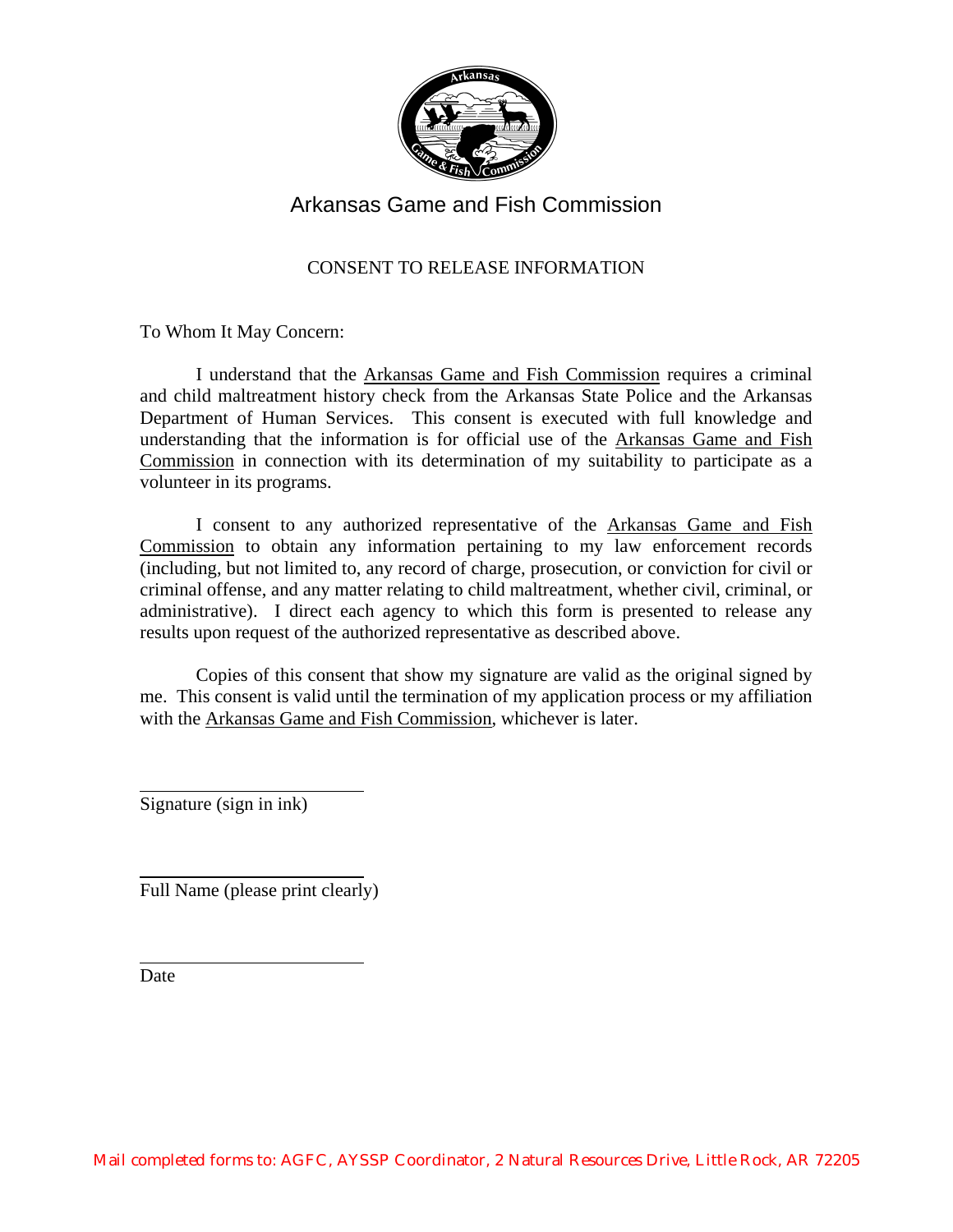# **Arkansas Game and Fish Commission Individual Record/Child/Adult Registry Check Consent Form**

| Full Name: First Middle |                                                                                                                                                                                                                                          |                                                                     |              | Maiden Name/Aliases                                                                                                                                                                                                                                                                                                                                             |  |
|-------------------------|------------------------------------------------------------------------------------------------------------------------------------------------------------------------------------------------------------------------------------------|---------------------------------------------------------------------|--------------|-----------------------------------------------------------------------------------------------------------------------------------------------------------------------------------------------------------------------------------------------------------------------------------------------------------------------------------------------------------------|--|
|                         |                                                                                                                                                                                                                                          |                                                                     | Last Name    |                                                                                                                                                                                                                                                                                                                                                                 |  |
|                         | (Month/Day/Year)                                                                                                                                                                                                                         |                                                                     |              |                                                                                                                                                                                                                                                                                                                                                                 |  |
|                         |                                                                                                                                                                                                                                          |                                                                     |              |                                                                                                                                                                                                                                                                                                                                                                 |  |
|                         |                                                                                                                                                                                                                                          | City                                                                |              |                                                                                                                                                                                                                                                                                                                                                                 |  |
|                         |                                                                                                                                                                                                                                          |                                                                     | State        | <b>ZIP</b>                                                                                                                                                                                                                                                                                                                                                      |  |
|                         |                                                                                                                                                                                                                                          |                                                                     |              |                                                                                                                                                                                                                                                                                                                                                                 |  |
|                         |                                                                                                                                                                                                                                          |                                                                     |              | I GIVE MY CONSENT FOR THE ARKANSAS STATE POLICE TO CONDUCT A CRIMINAL RECORD SEARCH ON MYSELF AND RELEASE ANY RESULTS<br>TO THE FOLLOWING PERSON OR ENTITY and I GIVE MY CONSENT FOR THE ARKANSAS DEPARTMENT OF HUMAN SERVICES TO SEARCH<br>THEIR RECORDS FOR CHILD AND ADULT MALTREATMENT ON MYSELF AND RELEASE ANY RESULTS TO THE FOLLOWING PERSON OR ENTITY: |  |
|                         | Arkansas Game and Fish Commission/Juli Barton, (501) 978-7344                                                                                                                                                                            |                                                                     |              |                                                                                                                                                                                                                                                                                                                                                                 |  |
|                         | #2 Natural Resources Drive, Little Rock, Arkansas 72205                                                                                                                                                                                  |                                                                     |              |                                                                                                                                                                                                                                                                                                                                                                 |  |
|                         |                                                                                                                                                                                                                                          |                                                                     |              |                                                                                                                                                                                                                                                                                                                                                                 |  |
|                         |                                                                                                                                                                                                                                          |                                                                     |              |                                                                                                                                                                                                                                                                                                                                                                 |  |
|                         |                                                                                                                                                                                                                                          |                                                                     |              |                                                                                                                                                                                                                                                                                                                                                                 |  |
| Child's Name            | <b>DOB</b>                                                                                                                                                                                                                               |                                                                     | Child's Name | <b>DOB</b>                                                                                                                                                                                                                                                                                                                                                      |  |
| Child's Name            | DOB                                                                                                                                                                                                                                      |                                                                     | Child's Name | <b>DOB</b>                                                                                                                                                                                                                                                                                                                                                      |  |
|                         |                                                                                                                                                                                                                                          |                                                                     |              |                                                                                                                                                                                                                                                                                                                                                                 |  |
|                         | Provide Addresses for the last 10 years                                                                                                                                                                                                  |                                                                     |              |                                                                                                                                                                                                                                                                                                                                                                 |  |
| Present address:        |                                                                                                                                                                                                                                          |                                                                     |              |                                                                                                                                                                                                                                                                                                                                                                 |  |
|                         | Street                                                                                                                                                                                                                                   | City,                                                               | State        | From: $_{\frac{mm/yy}{mm/yy}}$ To: $_{\frac{mm/yy}{mm/yy}}$                                                                                                                                                                                                                                                                                                     |  |
| Previous address:       |                                                                                                                                                                                                                                          |                                                                     |              |                                                                                                                                                                                                                                                                                                                                                                 |  |
|                         | Street                                                                                                                                                                                                                                   | City,                                                               | State        | From: $T$ o: $T$ o: $T$ <sub>mm/yy</sub>                                                                                                                                                                                                                                                                                                                        |  |
|                         |                                                                                                                                                                                                                                          |                                                                     |              |                                                                                                                                                                                                                                                                                                                                                                 |  |
|                         | Previous address: The Contract of the Contract of the Contract of the Contract of the Contract of the Contract of the Contract of the Contract of the Contract of the Contract of the Contract of the Contract of the Contract<br>Street | City,                                                               | State        | From: $\_\_$ To: $\_\_$<br>mm/vv<br>mm/vv                                                                                                                                                                                                                                                                                                                       |  |
|                         |                                                                                                                                                                                                                                          |                                                                     |              |                                                                                                                                                                                                                                                                                                                                                                 |  |
|                         |                                                                                                                                                                                                                                          | Use back side if additional address information needs to be listed. |              |                                                                                                                                                                                                                                                                                                                                                                 |  |
|                         | NO REQUEST WILL BE PROCESSED WITHOUT A NOTARIZED SIGNATURE                                                                                                                                                                               |                                                                     |              |                                                                                                                                                                                                                                                                                                                                                                 |  |
|                         |                                                                                                                                                                                                                                          |                                                                     |              |                                                                                                                                                                                                                                                                                                                                                                 |  |
|                         |                                                                                                                                                                                                                                          |                                                                     |              |                                                                                                                                                                                                                                                                                                                                                                 |  |
|                         | <b>EXECUTE:</b> My Commission Expires                                                                                                                                                                                                    |                                                                     |              |                                                                                                                                                                                                                                                                                                                                                                 |  |
|                         |                                                                                                                                                                                                                                          |                                                                     |              |                                                                                                                                                                                                                                                                                                                                                                 |  |
|                         |                                                                                                                                                                                                                                          |                                                                     |              |                                                                                                                                                                                                                                                                                                                                                                 |  |
| Notary Public           |                                                                                                                                                                                                                                          |                                                                     |              |                                                                                                                                                                                                                                                                                                                                                                 |  |
|                         |                                                                                                                                                                                                                                          |                                                                     |              |                                                                                                                                                                                                                                                                                                                                                                 |  |
|                         |                                                                                                                                                                                                                                          |                                                                     |              |                                                                                                                                                                                                                                                                                                                                                                 |  |
|                         | The above listed applicant was _______/was not ________ found in the Adult Maltreatment Central Registry.                                                                                                                                |                                                                     |              |                                                                                                                                                                                                                                                                                                                                                                 |  |
|                         |                                                                                                                                                                                                                                          |                                                                     |              |                                                                                                                                                                                                                                                                                                                                                                 |  |
|                         | The above listed applicant was ______/was not _______ found in the Child Maltreatment Central Registry.                                                                                                                                  |                                                                     |              |                                                                                                                                                                                                                                                                                                                                                                 |  |
|                         |                                                                                                                                                                                                                                          |                                                                     |              |                                                                                                                                                                                                                                                                                                                                                                 |  |
|                         |                                                                                                                                                                                                                                          |                                                                     |              | Revised 09/12                                                                                                                                                                                                                                                                                                                                                   |  |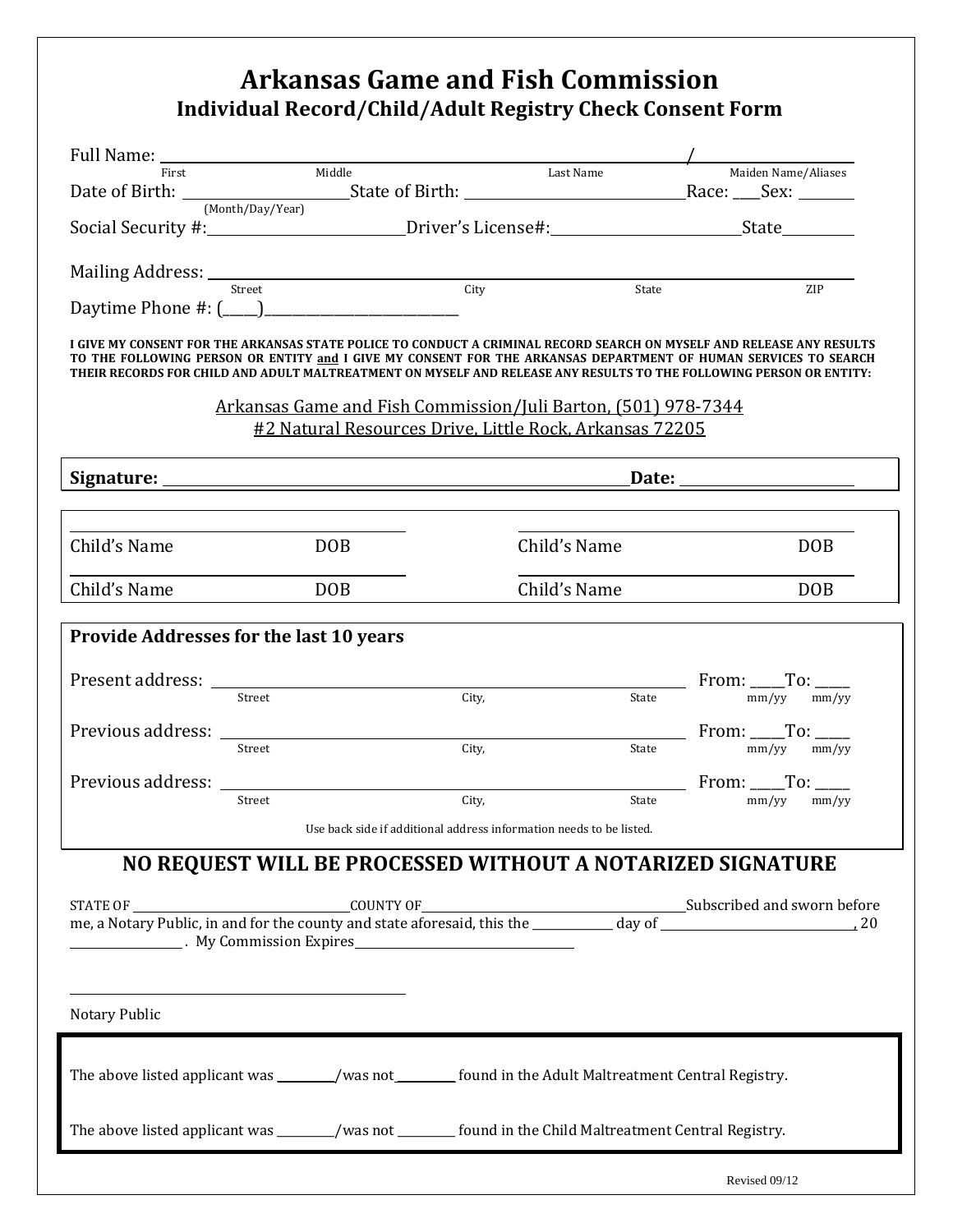

# **RELEASE AND WAIVER OF LIABILITY, ASSUMPTION OF RISK, AND HOLD HARMLESS AGREEMENT**

Dear Coach or Volunteer,

Thank you for your interest in participating in the Arkansas Youth Shooting Sports Program (the "AYSSP") sponsored by the Arkansas Game and Fish Commission (the "AGFC") as a coach or other volunteer. We know that it is your wish as well as ours that every precaution be taken to protect our participants, coaches, and volunteers from injury. We do our utmost to promote this by proper training, by the use of protective equipment, and by encouraging good safety habits. However, accidents do happen in sporting events as elsewhere. Your participation in the AYSSP is contingent upon you (the "Undersigned") reading, understanding, and voluntarily executing this Release and Waiver of Liability, Assumption of Risk, and Hold Harmless Agreement (the "Agreement").

The Undersigned have been informed and understand that participation in the AYSSP is voluntary and that AYSSP activities will include, but may not be limited to, practicing and participating in trap shooting, handling and firing loaded firearms and live ammunition, and travelling to trap shooting competitions. The Undersigned fully understand that while participating in the AYSSP the Undersigned will engage in and be exposed to physical activities that involve risk of serious bodily injury, illness, property damage, permanent disability, paralysis, and possibly even death. Such consequences may result from the Undersigned's own actions or inactions, the actions or inactions of participants or others, weather conditions, the condition of the equipment or facilities used, the condition of the firearms or ammunition used, or first aid operations. In addition, the Undersigned understand that there may be other risks and dangers not known or not readily foreseeable at this time. **THE UNDERSIGNED HEREBY KNOWINGLY AND VOLUNTARILY ASSUME ALL SUCH RISKS, BOTH KNOWN AND UNKNOWN, AND FURTHER ASSUME ALL RESPONSIBILITY FOR INJURIES, ILLNESS, DISABILITY, DEATH, LOSSES, COSTS (INCLUDING ANY AND ALL MEDICAL AND HEALTH SERVICES), AND DAMAGES INCURRED AS A RESULT OF THE UNDERSIGNED'S PARTICIPATION IN AYSSP ACTIVITIES.**

The Undersigned understand and agree that some or all of the AYSSP activities will be open to the public and that their participation may be filmed or photographed. The Undersigned hereby grant the AGFC the right to make videos, photographs, and audio recordings of the Undersigned during AYSSP activities (collectively the "Footage") and to use the Footage with the Undersigned's name, likeness, photograph, voice, dialogue, sounds, and biographical information in any and all media now existing or subsequently developed, without any compensation to the Undersigned whatsoever. The rights granted herein shall also include the right to edit, delete, and dub the Footage as the AGFC sees fit in its sole discretion. The Undersigned agree that the AGFC may license, assign, and otherwise transfer the rights to the Footage to any other person or entity.

For and in consideration of the Undersigned's participation in the AYSSP, the Undersigned do **HEREBY RELEASE, FOREVER DISCHARGE, AND COVENANT NOT TO SUE** the AGFC, its subdivisions, commissioners, directors, officers, employees, agents, and volunteers (the "Released Parties") from any and all manner of claims, demands, causes of action, or liability which the Undersigned now have, or may have at any time in the future, against the Released Parties arising out of or pertaining to any injury, death, loss, damage, cost, fee, or harm of any kind which may result from the Undersigned's participation in any AYSSP activity, regardless of whether occurring while on or in transit to or from the premises where the activity, or any adjunct to the activity, occurs or is being conducted.

In addition to the above, and for the same consideration previously stated, the Undersigned do **HEREBY AGREE TO HOLD HARMLESS** the Released Parties from and against any and all manner of claims,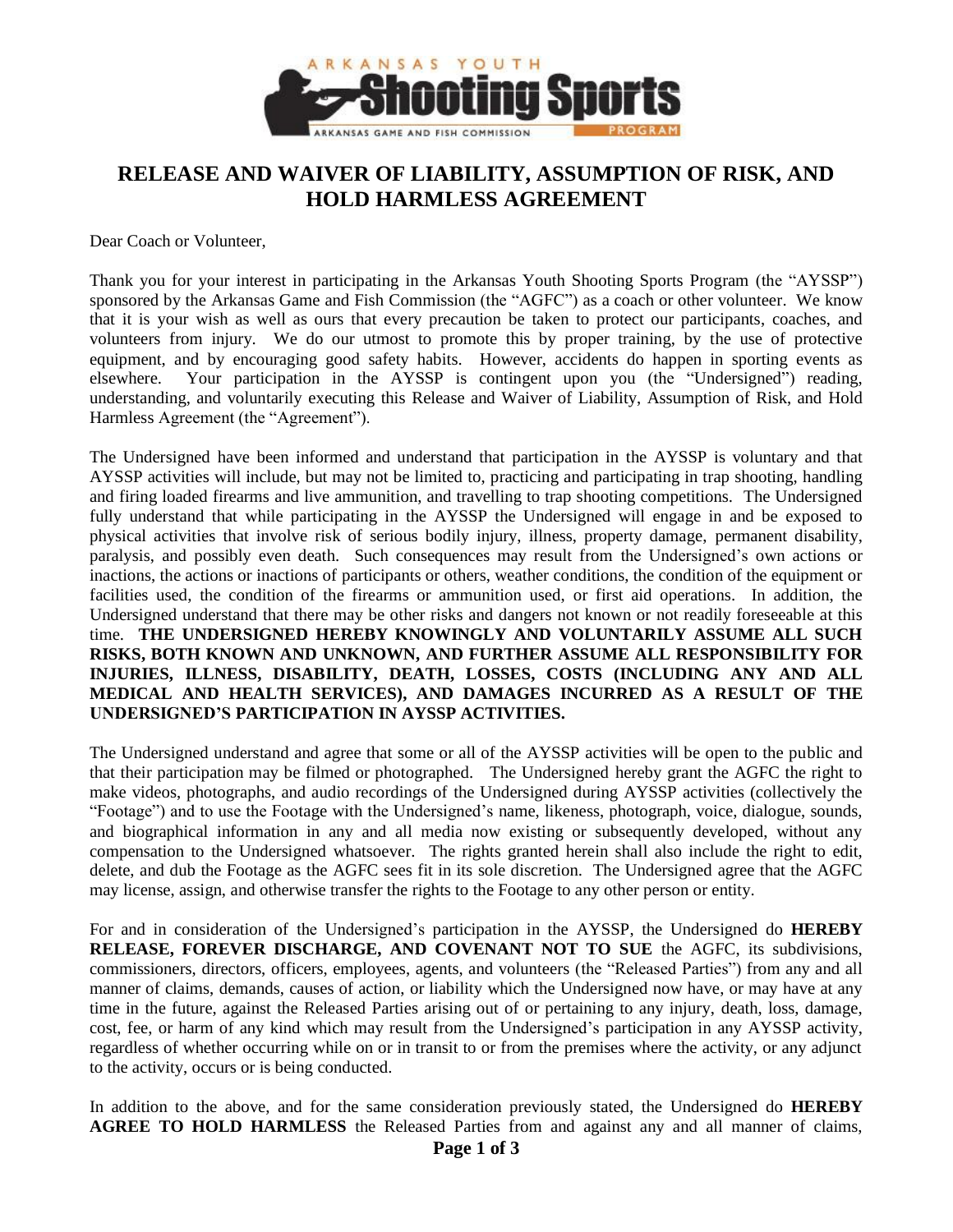demands, causes of action (known or unknown), suits, liability, or judgments of any and every kind (including attorneys' fees) arising from any injury, death, or damage to the Undersigned, or to any other persons or property, caused by the Undersigned's participation in the AYSSP.

The Undersigned hereby certify that they are physically and mentally fit to participate in the AYSSP and that they do not have any medical record or history of conditions that could be aggravated by participation in AYSSP activities. Upon receipt of a written request that AGFC waive such certification due to a physical or mental impairment that substantially limits one or more of the Undersigned's major life activities, AGFC may make reasonable accommodations for the Undersigned if feasible to do so without threatening the health or safety of others.

The Undersigned understand and agree that the Released Parties may not have medical personnel available at the location of AYSSP activities. Unless declined immediately below, in the event of any medical emergency, the Undersigned authorize and consent to any ambulance transportation; medical, dental, or surgical examination, diagnosis, or treatment; and hospital care that the AGFC personnel deem necessary to obtain for the Undersigned's safety and protection. **(Check here if the Undersigned declines to authorize and consent to such measures in the event of any medical emergency).** The Undersigned understand and agree that the Released Parties assume no responsibility for any injury, damage, or costs which might arise out of or in connection with such authorized emergency medical treatment.

The Undersigned agree to abide by all the rules and requirements of the AYSSP. The Undersigned further acknowledge that the AGFC has the right to terminate the Undersigned's participation in the AYSSP if it is determined that the Undersigned's conduct is detrimental to the best interests of the AYSSP or its participants, the Undersigned's conduct violates any rule of the AYSSP, or for any other reason in the AGFC's discretion.

The Undersigned hereby agree that this Agreement and their participation in the AYSSP shall be construed in accordance with and governed by the laws of the State of Arkansas. The illegality, invalidity, or unenforceability of any provision of this Agreement shall in no way affect the validity or enforceability of any of the remainder of this Agreement, which shall be enforced to the maximum extent permitted by law. This is the complete and binding agreement between AGFC and the Undersigned, and it supersedes all prior understandings and/or communications, both oral and written, with respect to its subject matter. This Agreement cannot be terminated, rescinded, or amended, except by a written agreement signed by both AGFC and the Undersigned.

The Undersigned acknowledge that they have fully and carefully read the terms of this Agreement and agree thereto. This Agreement is executed on behalf of the Undersigned, their heirs, successors, executors, administrators, and assigns.

### **[THE REMAINDER OF THIS PAGE IS INTENTIONALLY LEFT BLANK.]**